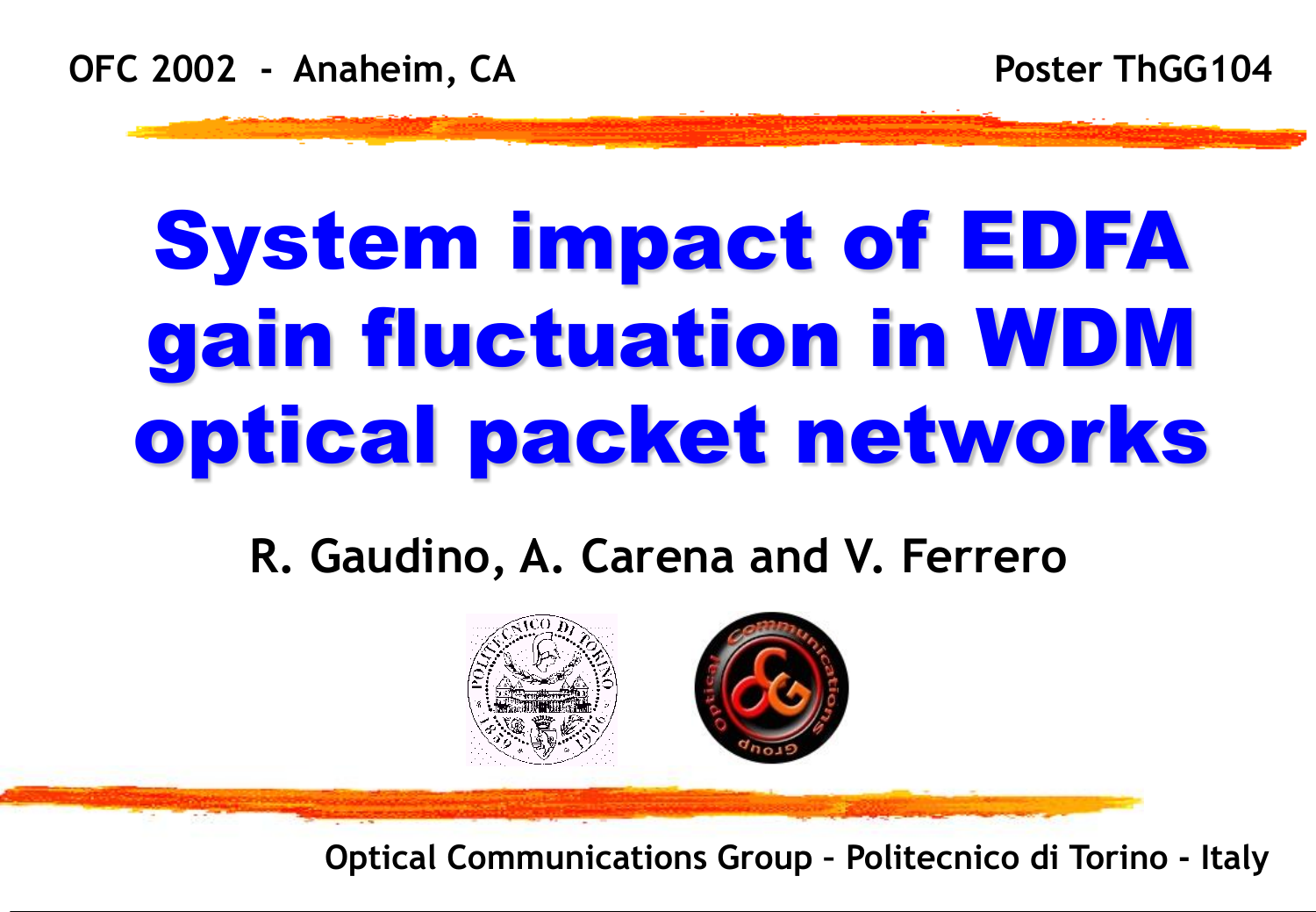

- **Today optical networks are all based on continuous data stream transmission (SONET/SDH, Gigabit Ethernet): the optical layer does not handle data packets**
- **Future true all-optical packet networks will handle data packet at optical level: no power is transmitted on empty slots**
- **Fast signal power transient at the input of EDFA cause time dependent saturation effects generating significant output power fluctuations**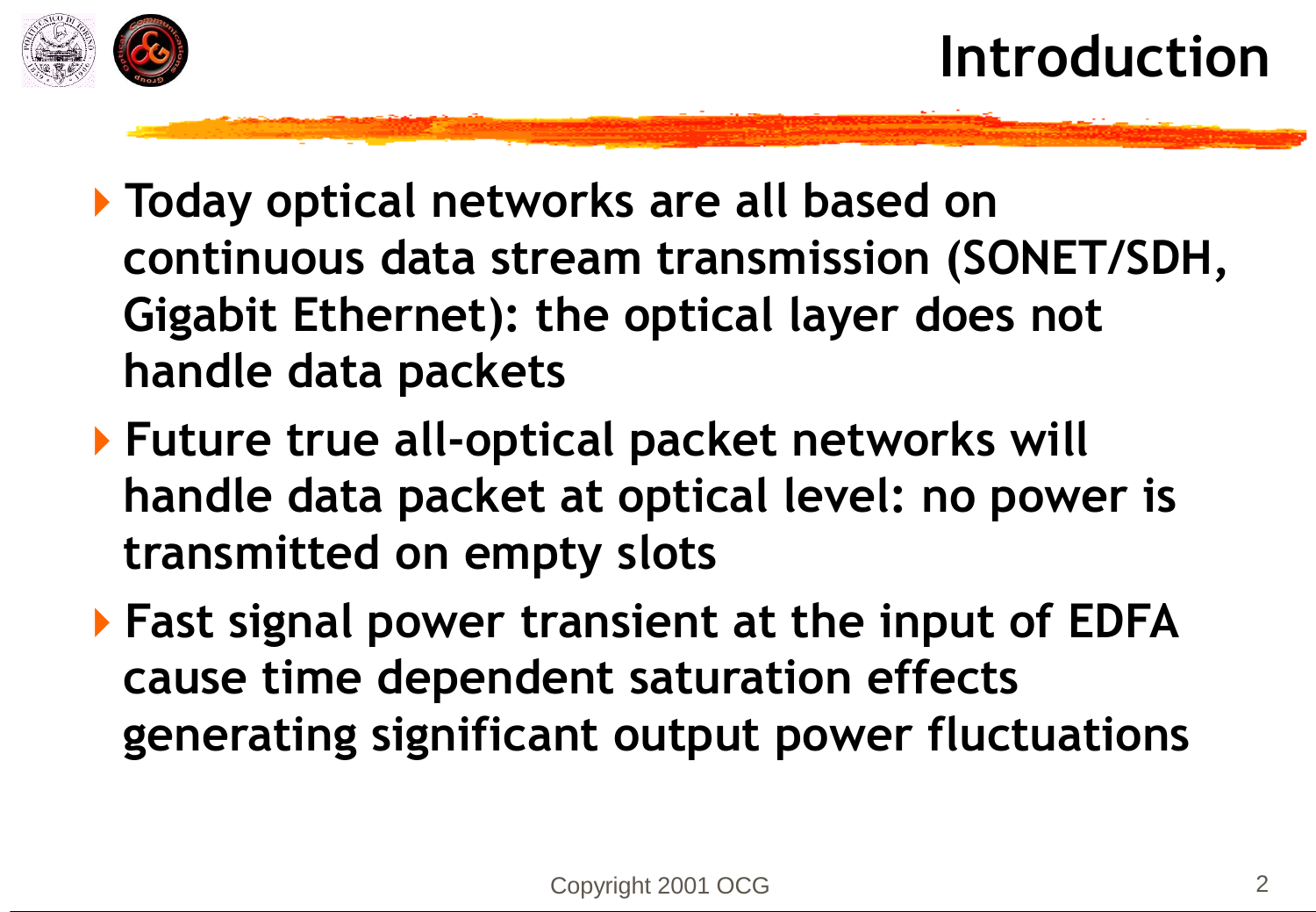

# **EDFA dynamic behaviour**

#### **Fast modulation (bit) 2.5 Gbit/s**





**Fast modulation is not "seen" by the population inversion. Indeed, slow modulation is "followed" by the inversion, resulting in gain modulation.** 

#### **Slow modulation (packet)**  $1<sub>µs</sub>$



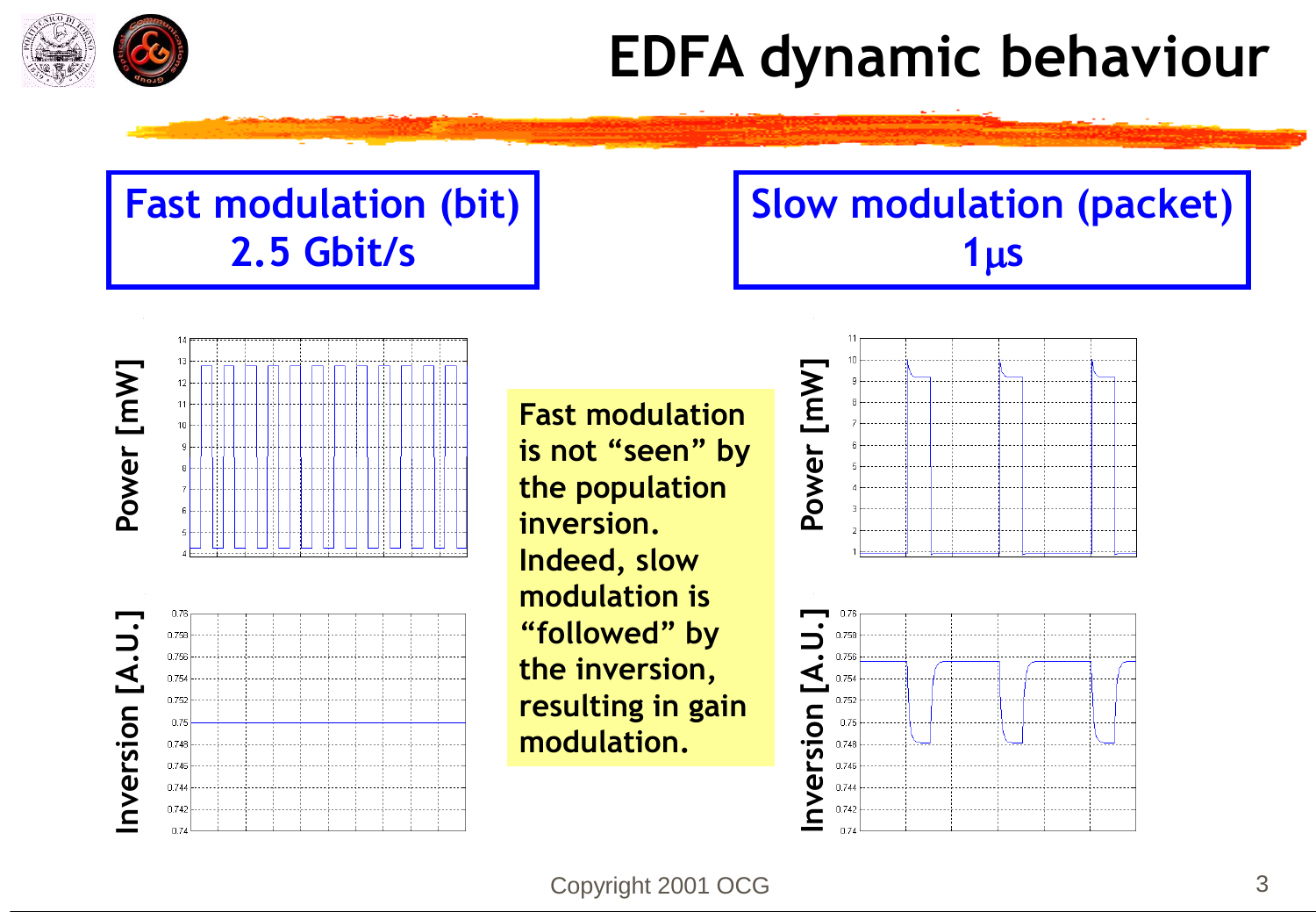

### **Packetized transmission**

**Packetized transmission using non controlled EDFAs: dynamic gain variation strongly affect the signal and the system performance.**



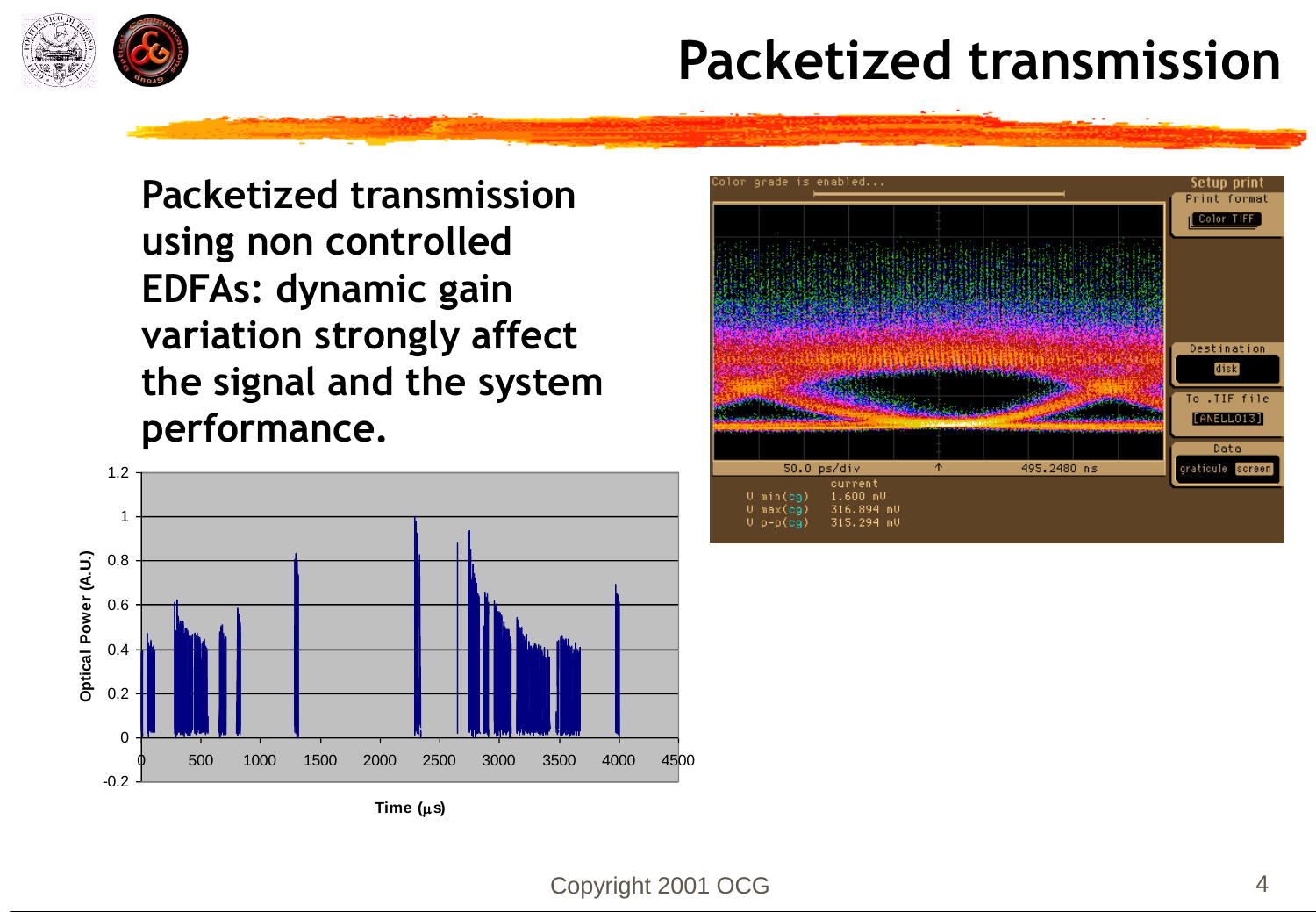

- A strong CW signal is added to the WDM signals carrying packetized traffic: it will be called locking signal
- The locking signal power must be high enough in order to saturate the EDFA
- The aggregate power of all WDM signals must be small with respect to the locking signal power
- WDM signals will experience a small signal gain, without dynamic fluctuations, around the bias point fixed by the locking signal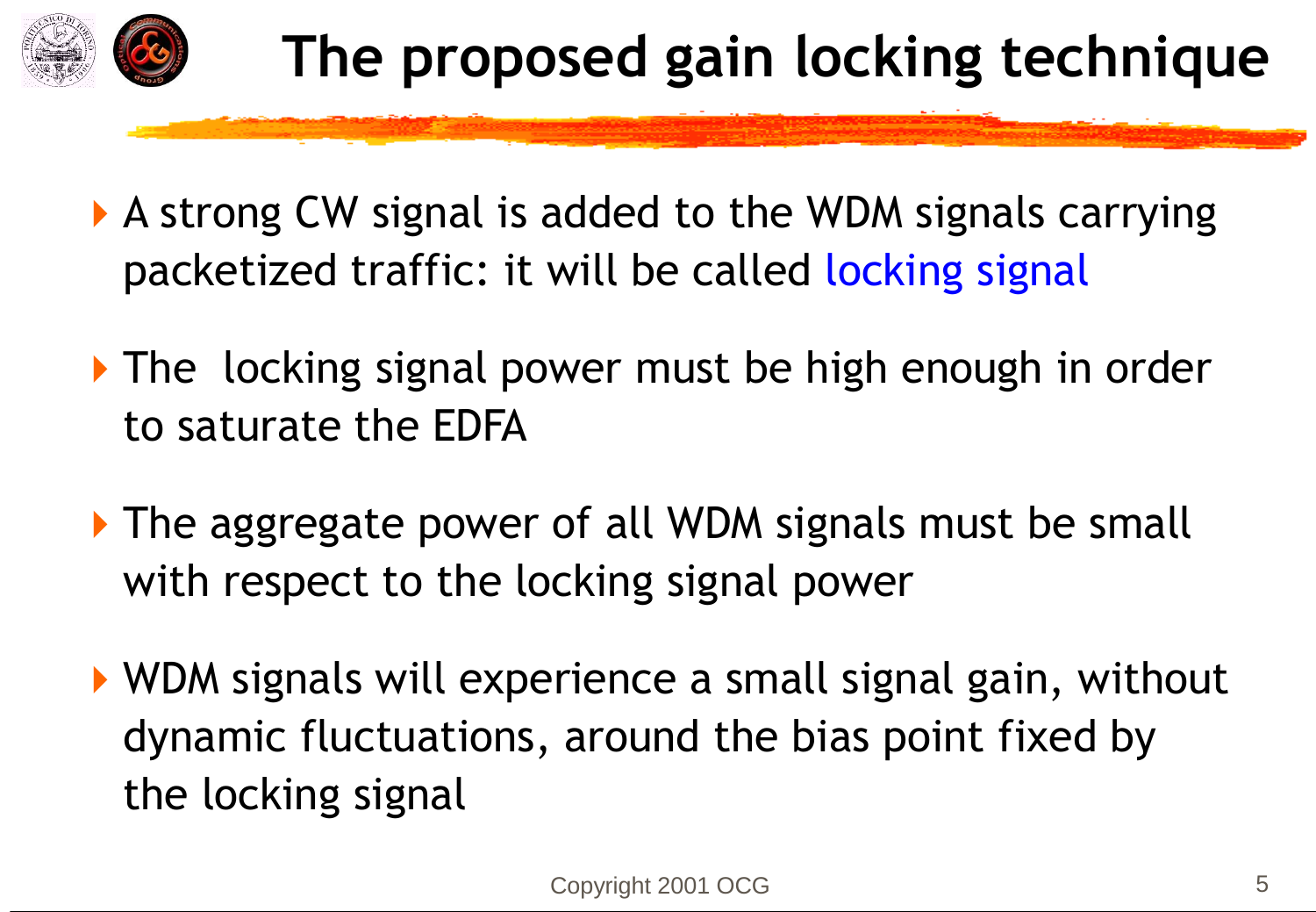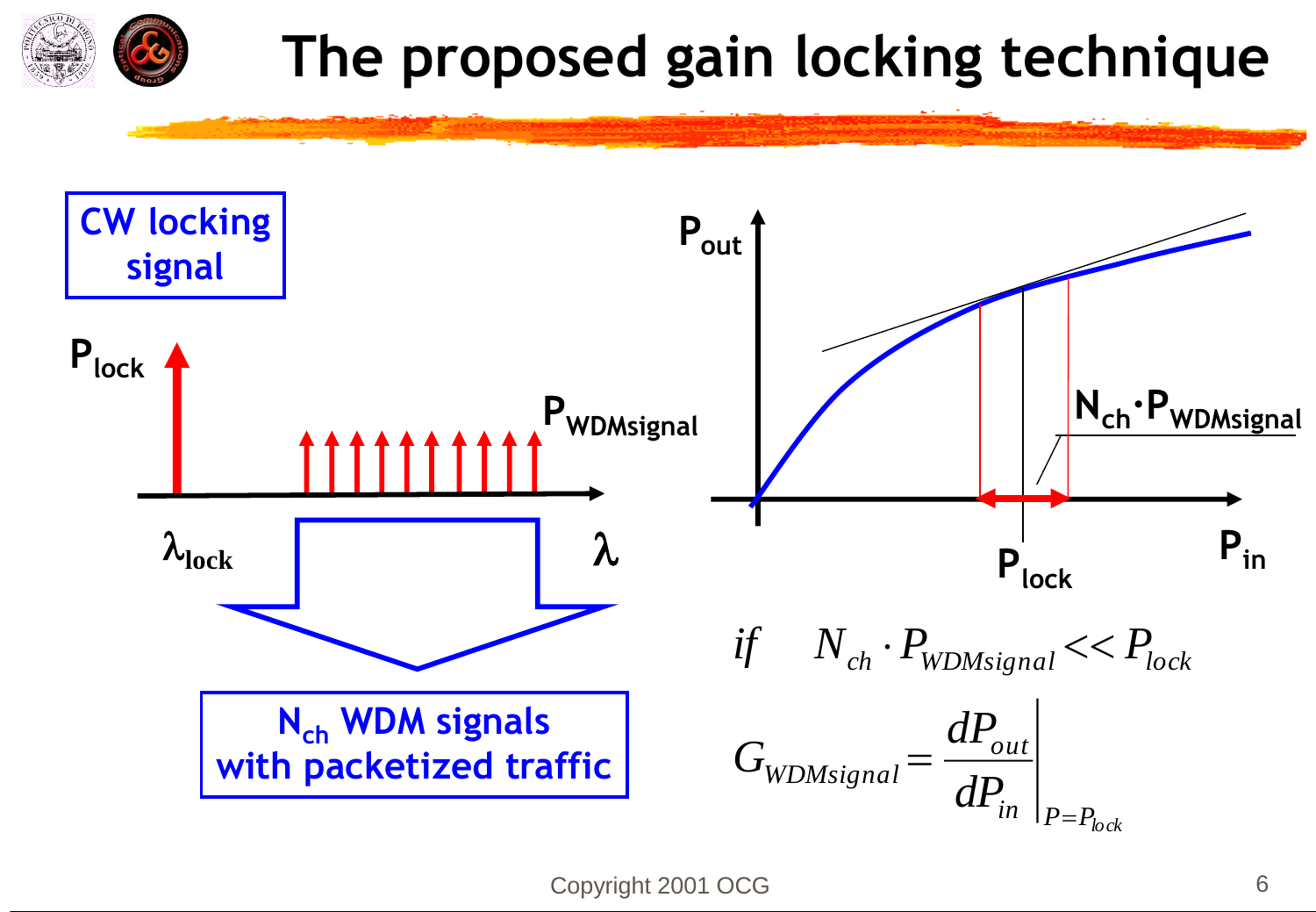

## **Packetized transmission with gain locking**

**Packetized transmission with gain locked EDFAs. The dynamic gain fluctuation is negligible: system performance is not affected.** 



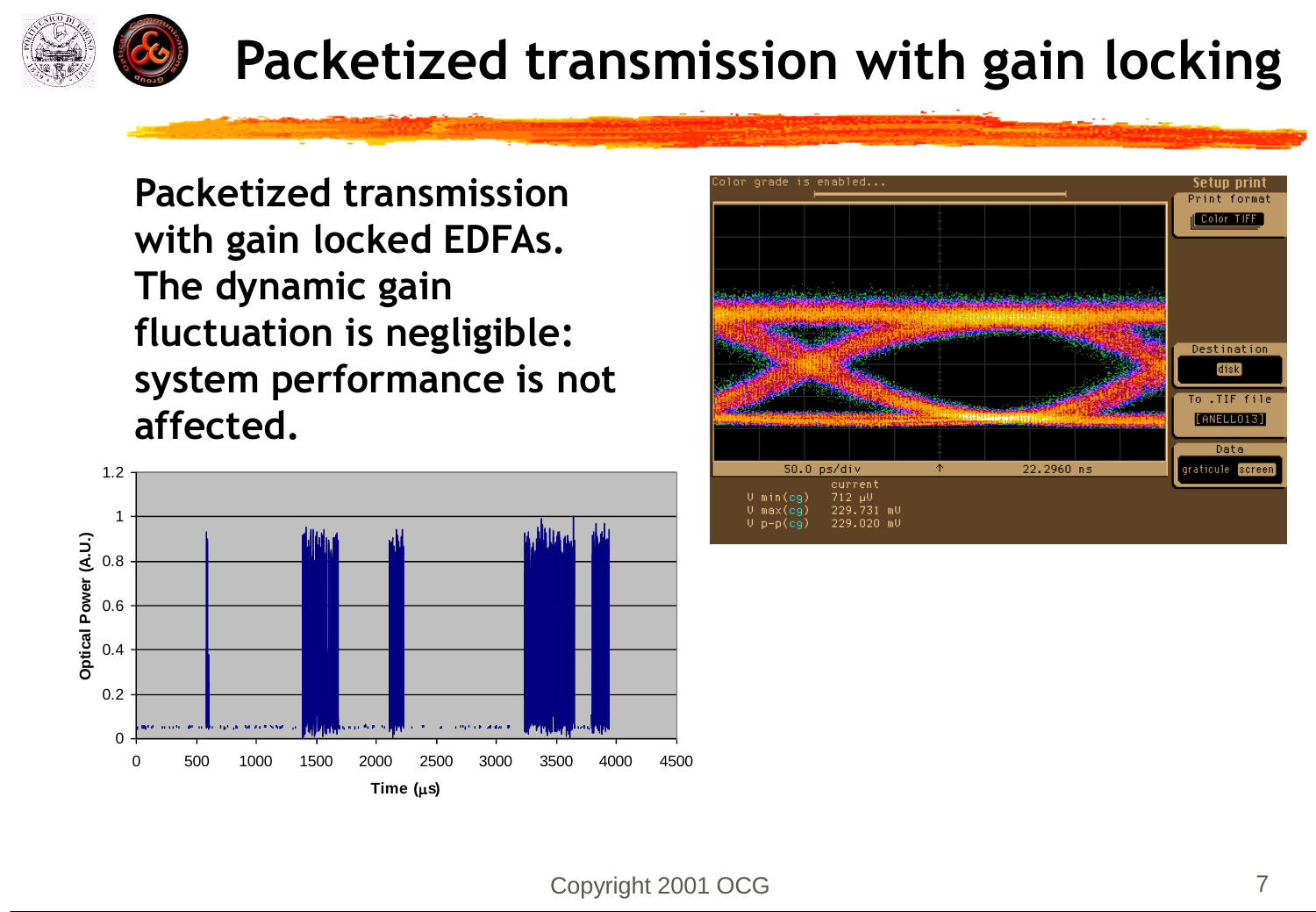

### **Measuring the impact: a new parameter**

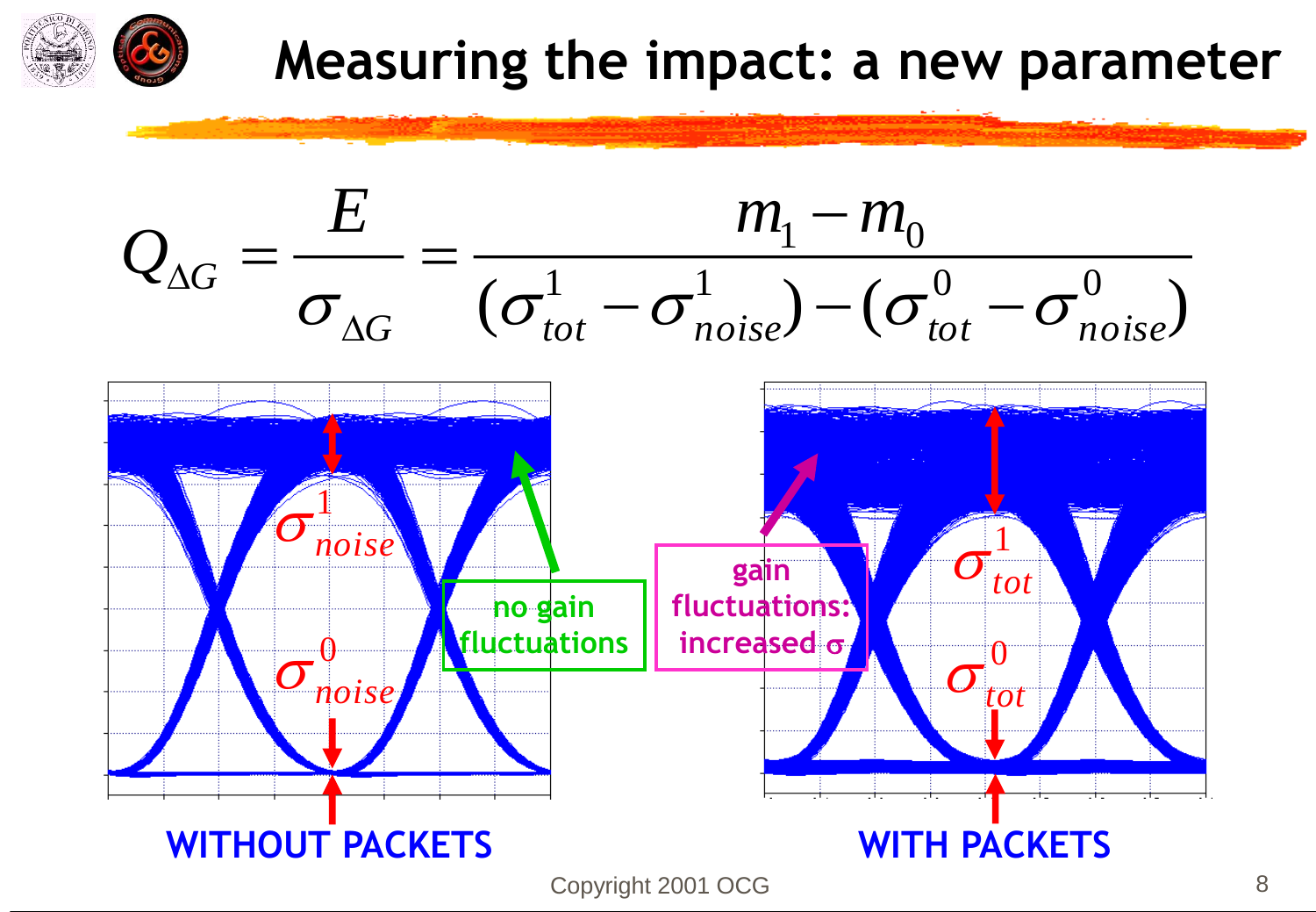

### **Experimental setup**

Independent packet

#### **The 4 channel packet transmitter**

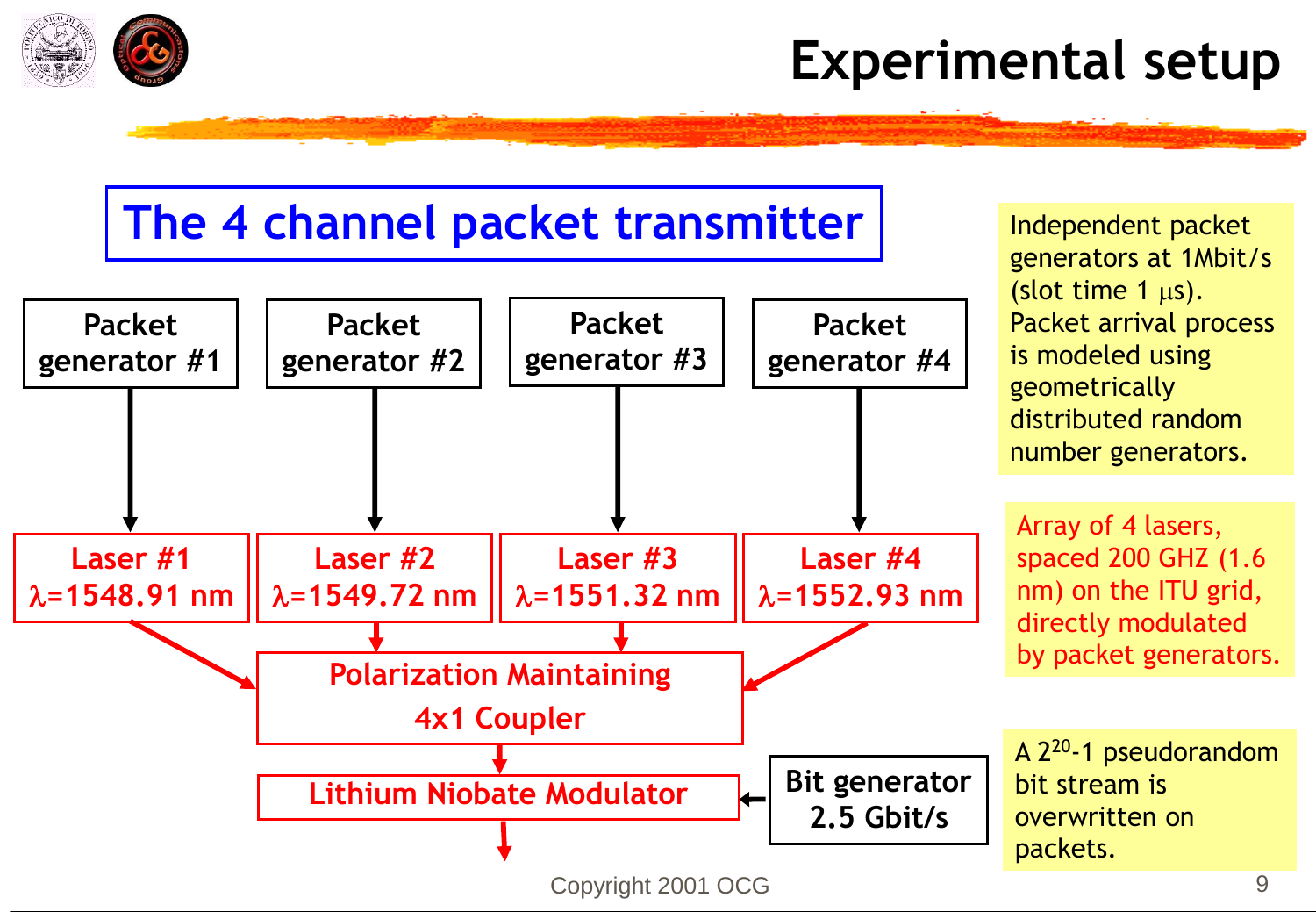

### **Experimental setup**

#### **The amplified link with three cascaded EDFA**



**Pch transmitted power per channel; Prx received power per channel**

Copyright 2001 OCG 10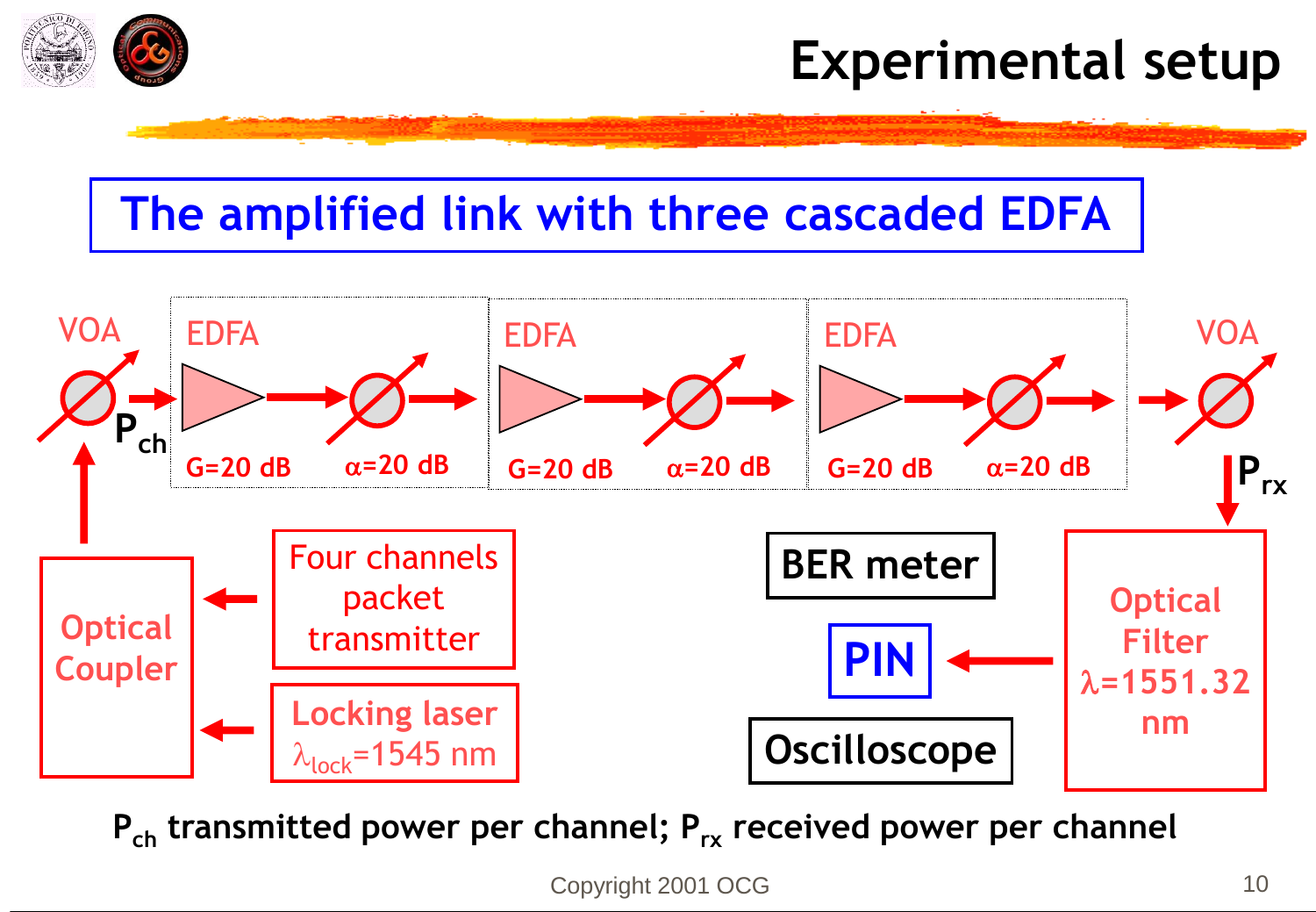



- $T_{\text{off}}$  and  $T_{\text{on}}$  are geometrically distributed random numbers
- $T_{on}$  is the average number of consecutive slot ON
- $T_{\text{off}}$  is the average number of consecutive slot OFF
- $T_{on}/(T_{off} + T_{on})$  is the average traffic load
- $T_{\text{off}}$  +  $T_{\text{on}}$  gives an indication of the traffic burstiness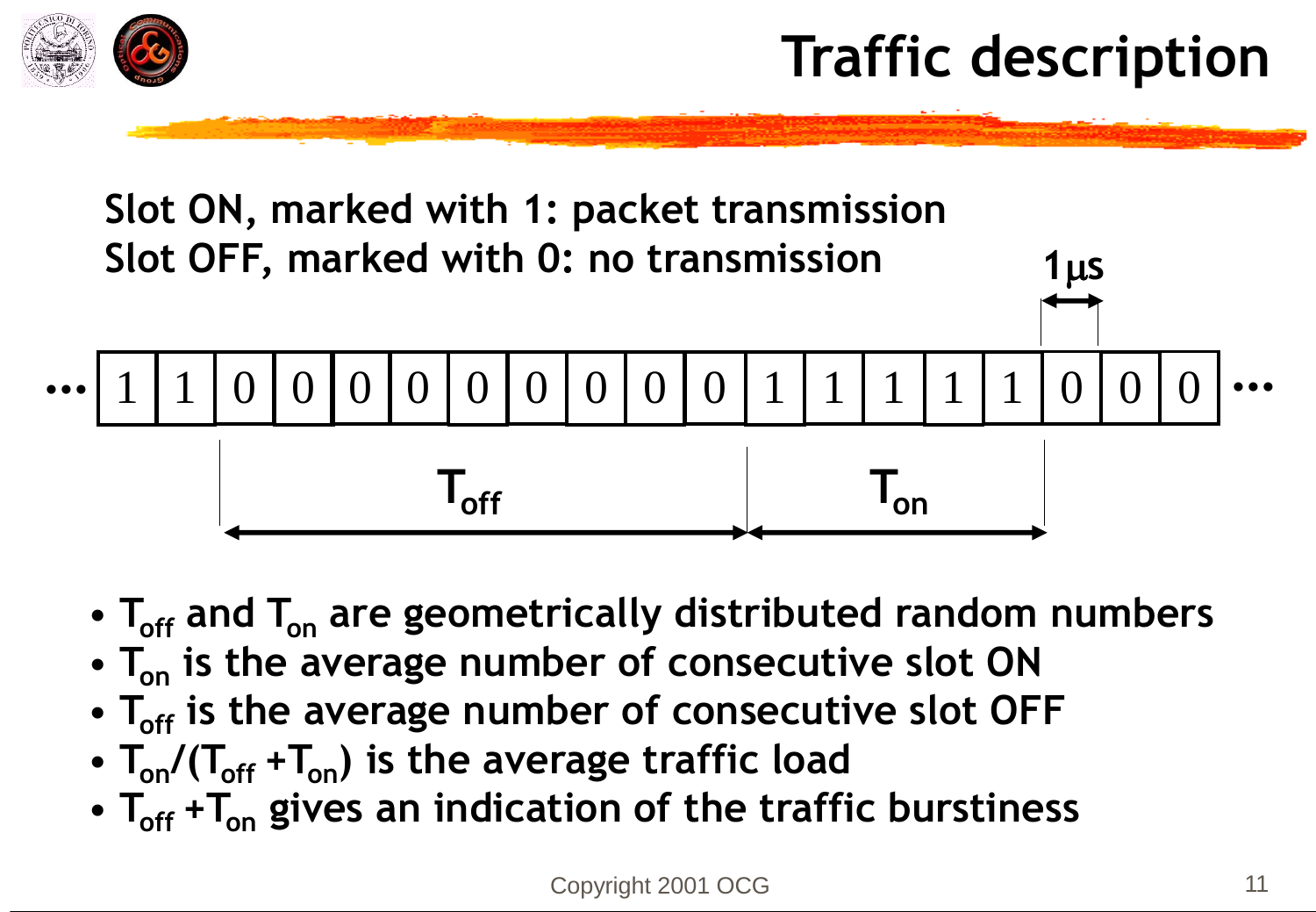

$$
T_{on} + T_{off} = 400 \text{ slots}; \text{Load} = 50\%
$$

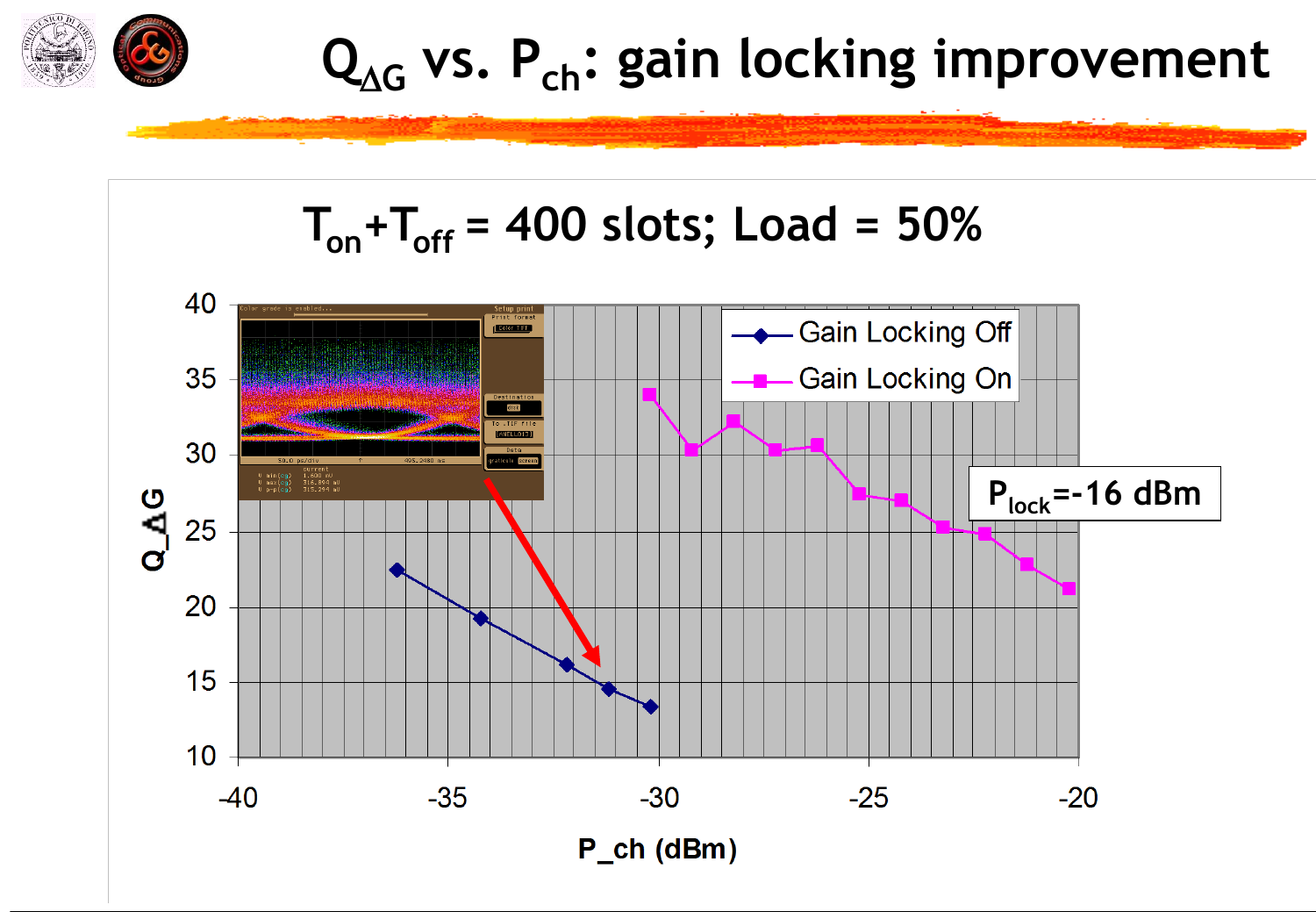![](_page_12_Picture_0.jpeg)

- For each value of  $P_{ch}$ , set using the variable optical attenuator (VOA) after the transmitter, a BER vs.  $P_{rx}$ curve is obtained sweeping  $P_{rx}$  by mean of the VOA after the receiver filter
- Measuring BER with packet ON and OFF, we get a sensitivity penalty at a reference bit-error-rate set to  $10^{-9}$
- At each penalty we relate the newly introduced parameter  $\mathsf{Q}_{\!\Delta \mathsf{G}},$  in order to obtain the relationship between sensitivity penalty and  $Q_{AG\ curve}$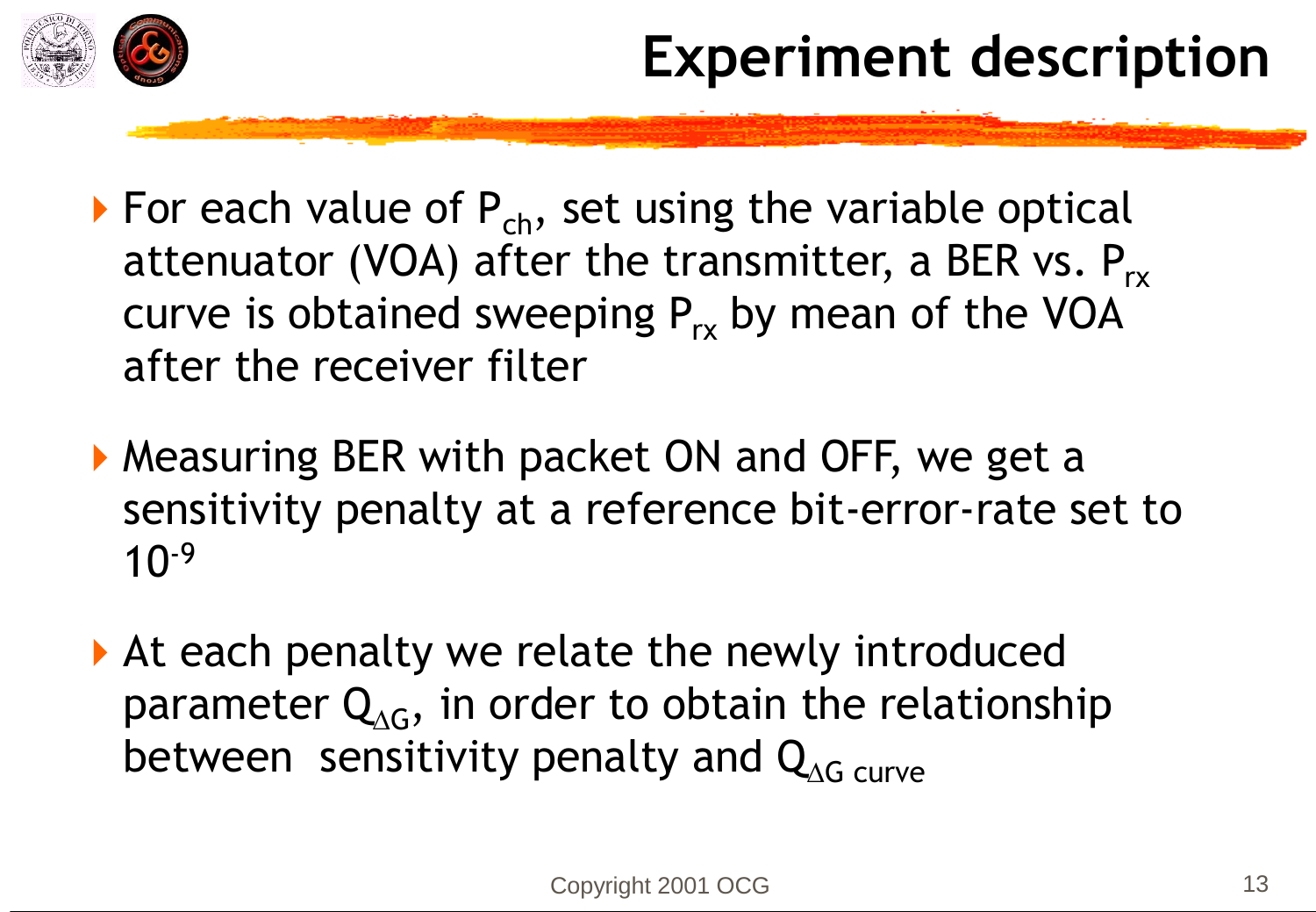![](_page_13_Picture_0.jpeg)

### **BER measurements**

![](_page_13_Figure_2.jpeg)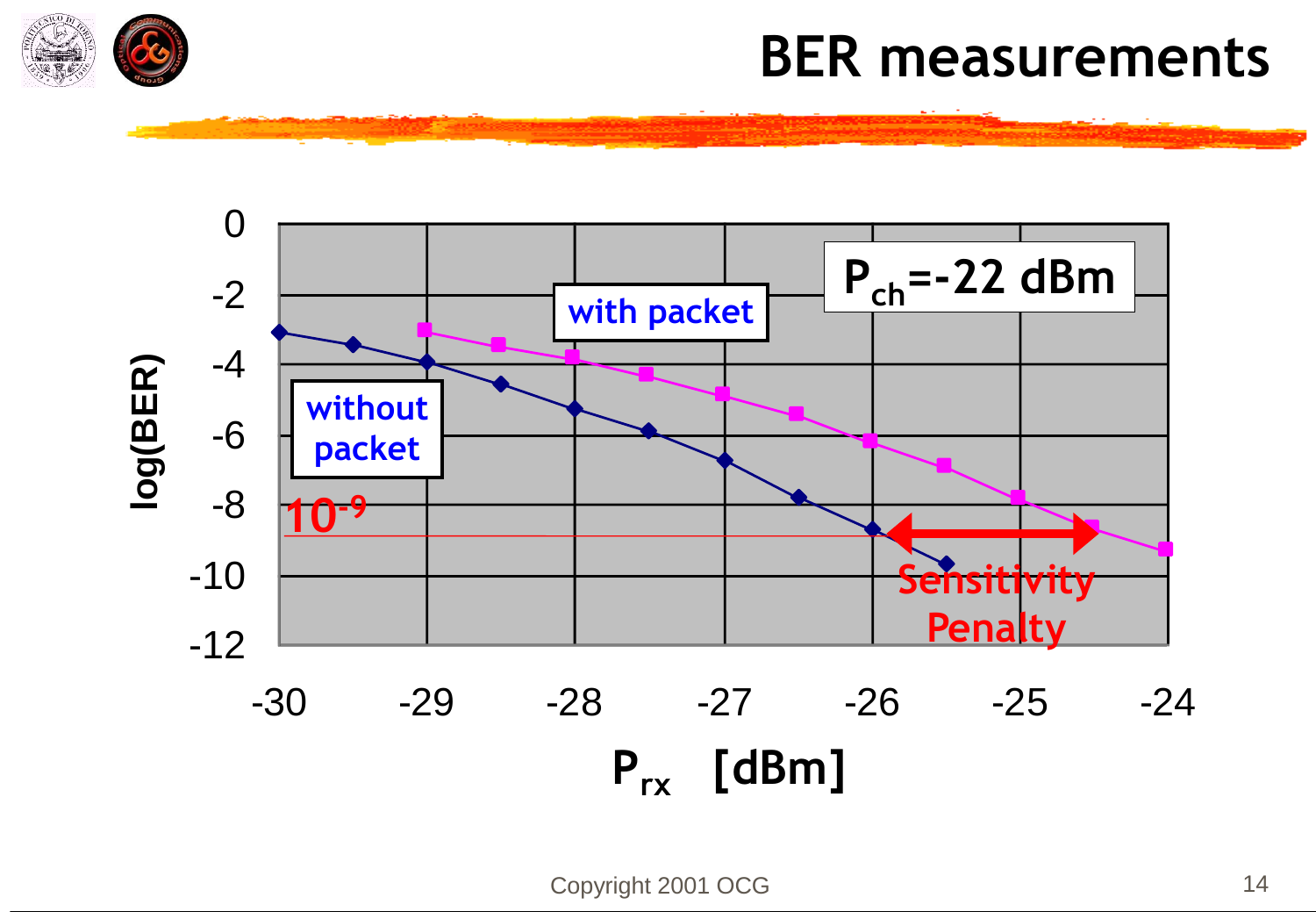![](_page_14_Picture_0.jpeg)

# **Correlating Penalty and Q<sub>AG</sub>**

![](_page_14_Figure_2.jpeg)

Rule of thumb: Q<sub>AG</sub> should be greater than 18-20 dB **in order to have a sufficiently low system impact.**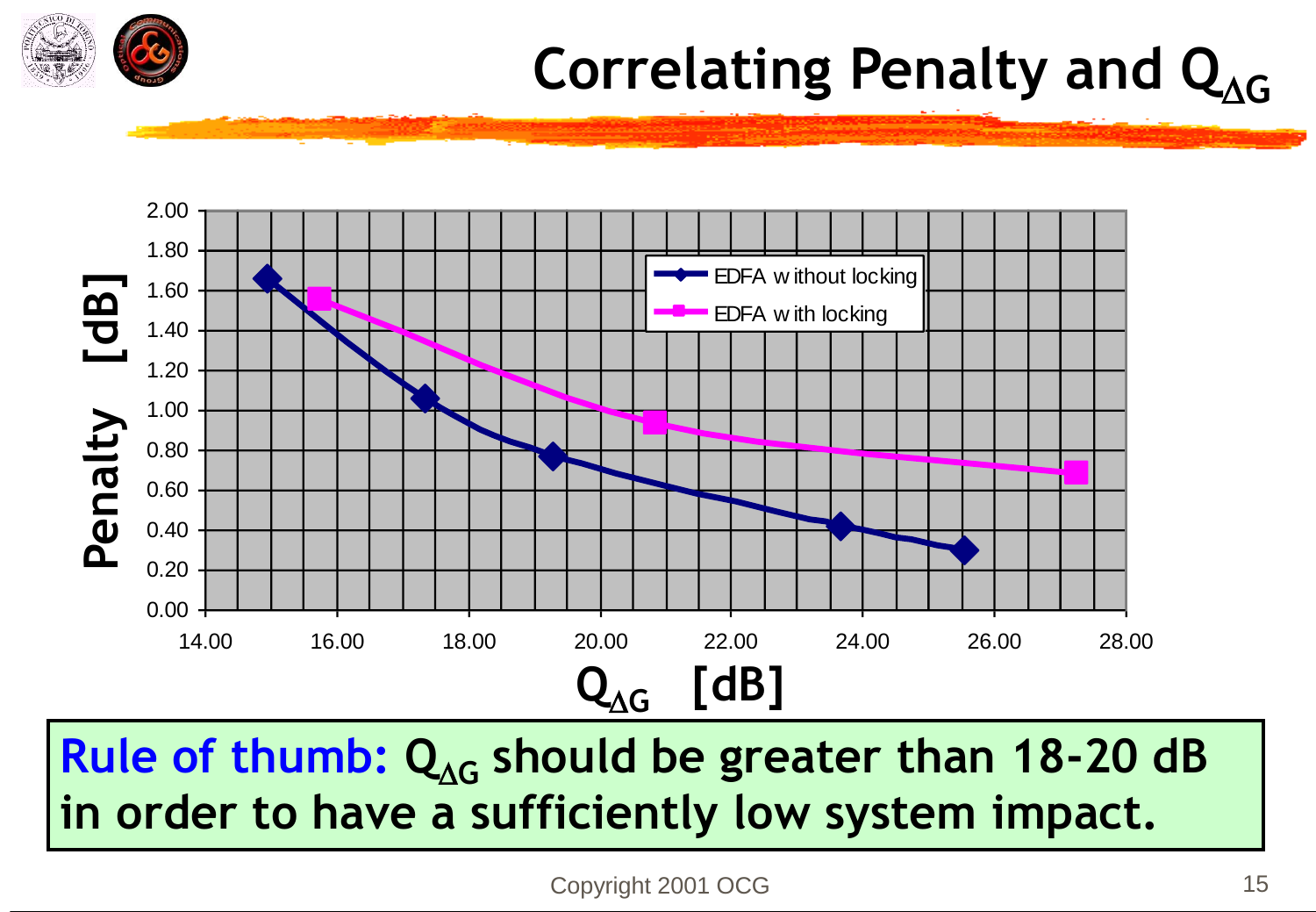![](_page_15_Picture_0.jpeg)

# **Q<sup>G</sup> traffic dependence: burstiness**

![](_page_15_Figure_2.jpeg)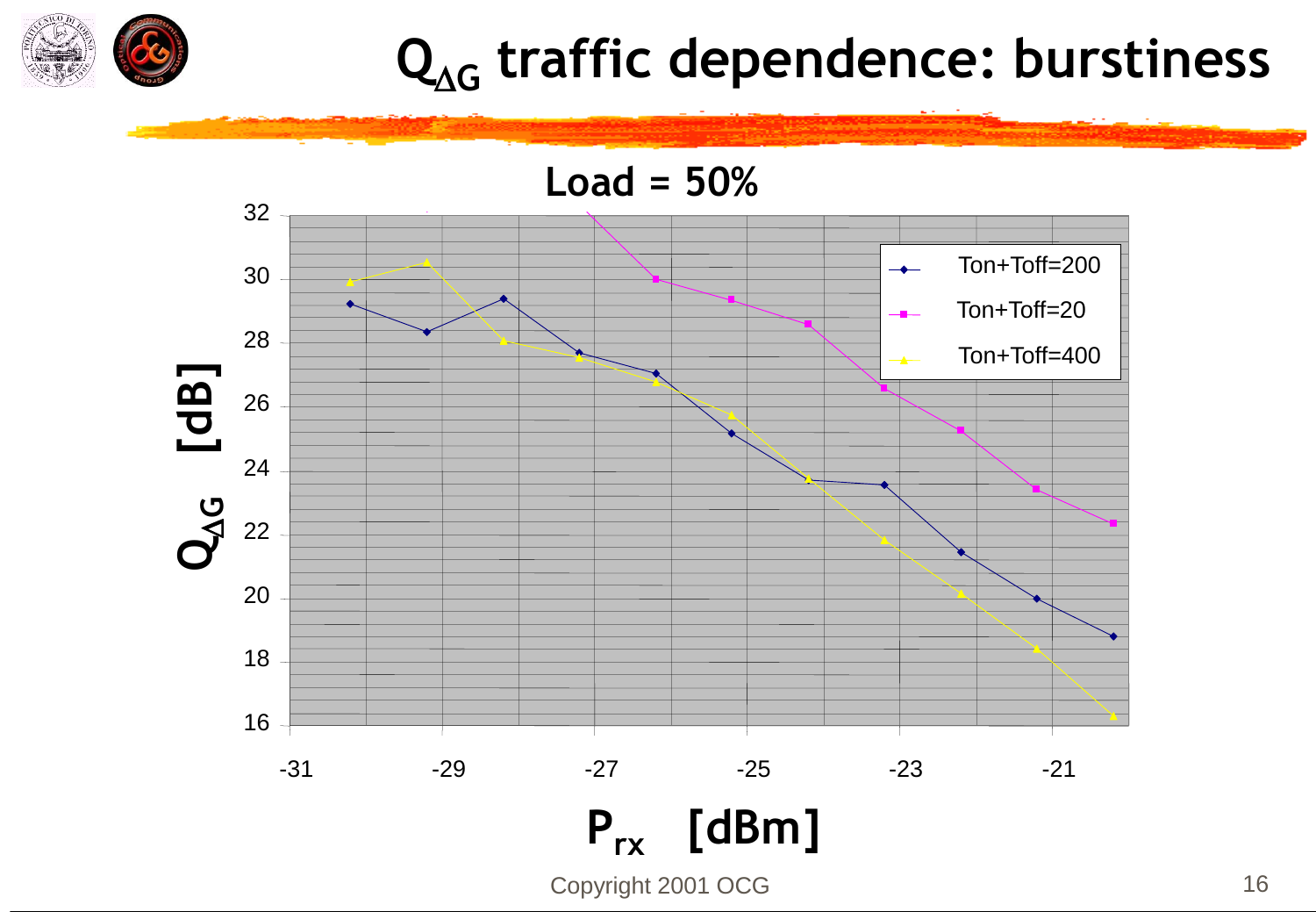![](_page_16_Picture_0.jpeg)

# $Q_{\Delta G}$  traffic dependence: load

![](_page_16_Figure_2.jpeg)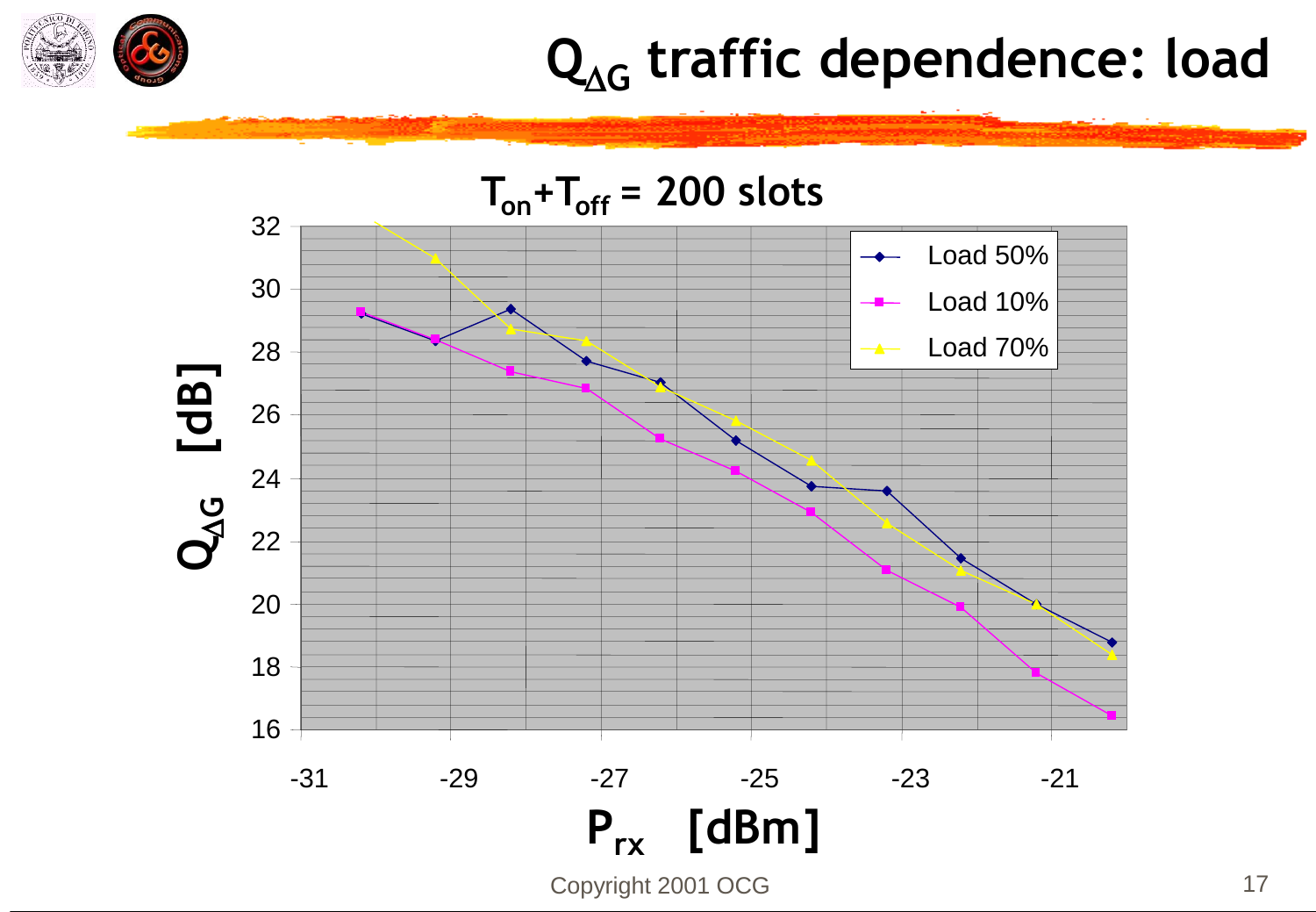![](_page_17_Picture_0.jpeg)

- ▶ We experimentally addressed the impact of bursty input optical signals on the gain fluctuation of EDFA amplifiers
- ▶ We introduced a new and easily measurable parameter that allow to quantify the effect
- ▶ We related this parameter to the system sensitivity penalty